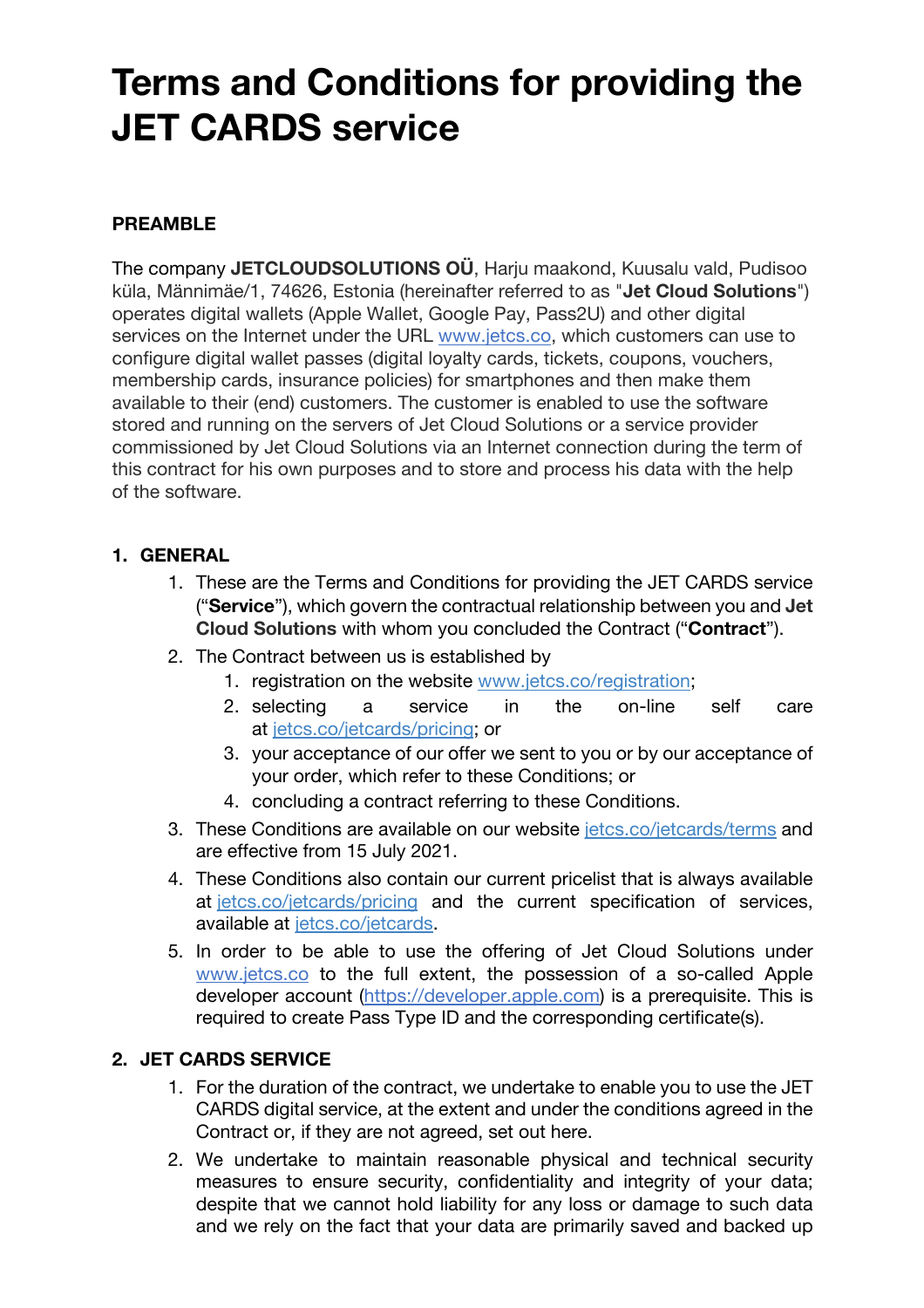on your side. For more on our liability see the article at jetcs.co/jetcards/privacy.

- 3. Every JET CARDS account user authorised by you ("**User**") will receive their own login names to the service. The login / password of the User must not be shared with any other natural person. You are responsible for maintaining confidentiality and the use of login names and passwords.
- 4. You are responsible for
	- 1. all activities carried out under your login name and for activities carried out by any User, and for ensuring that you and all Users comply with the Contract; and
	- 2. precision, quality and legal soundness of your data and their use.
- 5. You undertake to
	- 1. use the Service only in compliance with the Contract and applicable legislation and in accordance with the rights of third persons;
	- 2. act in accordance with trade and other conditions of the applications of third persons through whom you use or access our services or transmit your data to our service or from it, or the applications of third persons, from which you transfer or connect additional data to the customer data;
	- 3. not to provide the Service (or any of its components) to a third person or otherwise enable its use by a third person;
	- 4. not to enable outsourcing of the Service (or any of its components);
	- 5. not to use the Service for storing or transferring a malicious code;
	- 6. not to interfere with the integrity or the method of providing the Service and with the data of third persons;
	- 7. not to seek to obtain an unauthorised access to the Service or the systems and networks related to it;
	- 8. not to enable circumvention or breach of any security facility or measure related to the Service;
	- 9. not to imitate the Service or its part, element, function or user interface; and
	- 10.not to carry out reverse engineering of the Service.
- 6. We reserve the right to remove your account or any of its parts in relation to which you breach the contract, or if, as a result of your use of the Service (including any cards in the wallet on your account), the companies Apple or Google (or other similar third person) become entitled to withdraw the certificates they provided to you for the applications Apple Wallet or Google Pay.
- 7. If you install or permit an application of a third person to be used in connection with the Service or your data, you thereby authorise us to enable the provider of such application to access your data at the extent necessary for interoperability of the application of the third person with the Service. We are not responsible for any use, transfer, disclosure, modification or destruction of your data as a result of the access of applications of third persons.
- 8. The Service may contain elements designed for the needs of interoperability with applications of third persons. In order to use such elements, it may be necessary to obtain access to applications of third persons from their providers and it is possible that you will have to enable us to access your accounts in the applications of third persons. If the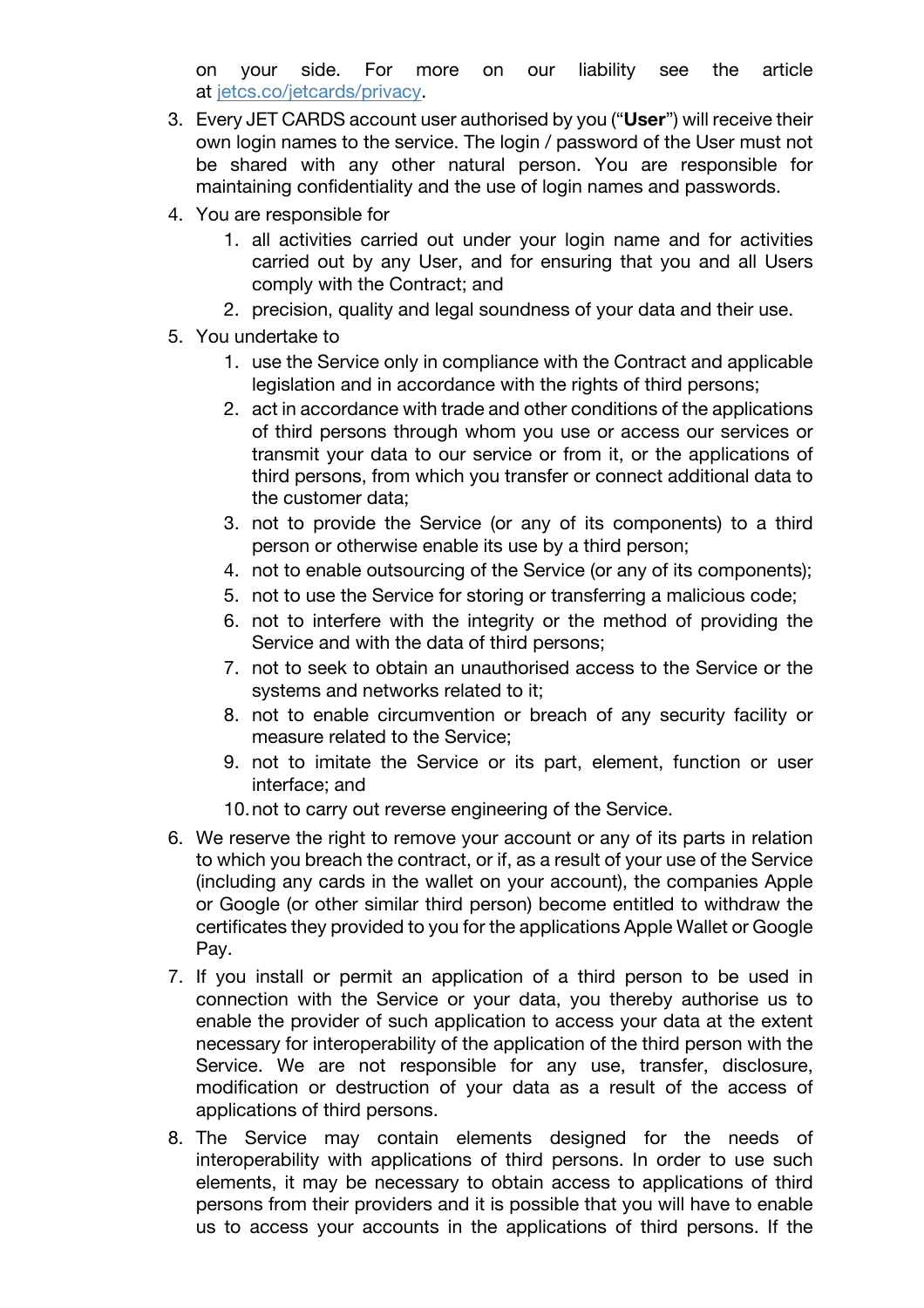provider of an application of a third party stops enabling the interconnection of the relevant elements of the Service with the application of a third party under adequate conditions, we have a right to end or suspend the provision of such elements of the Service without you becoming entitled to recovery of the remuneration or to other compensation.

#### **3. ADDITIONAL SERVICES**

- 1. If it is agreed in the Contract that we will provide to you the customization services, configuration services, technical assistance services or other additional Services ("**Additional Services**"), we will provide those services duly, in time and with due commercial care.
- 2. Additional Services are purchased for a period defined in the relevant Contract. If that period is not explicitly agreed, it is 12 months from the date set out in the relevant Order Form or in the time sheet while any unused hours lapse at that moment.
- 3. Unless it is explicitly agreed otherwise, we reserve all rights to the outputs of the Additional Services , in their case it is not the creation of made-toorder intellectual property. You may use the outputs in the same extent and under conditions that apply to the use of the other parts of the services of our company, for more see Article 5 below.
- 4. The descriptions of some standard Additional Services , such as technical assistance services, are available at jetcs.co/jetcards/pricing.

#### **4. PRICE AND CONDITIONS OF PAYMENT**

- 1. Unless it is agreed otherwise, the price of Services is set based on our current pricelist that is always available at jetcs.co/jetcards/pricing.
- 2. Standard support services at the extent of access to the Q&A knowledge database and communication with the chatbot are free of charge.
- 3. The price of Premium support services is provided in the pricelist and is billed monthly.
- 4. If the extent of the use of Services is decisive for billing the price for the Services, the price will be set based on the amount of used Services, which is registered by us. But if you believe that we register an incorrect extent of the use of Services, we will gladly examine your complaint and, if it is justified, we will adjust the relevant billing. An overview of the extent of using the services can also be obtained in the statistics at the administration interface of JET CARDS.
- 5. By providing us with data on your payment card you authorise us to use that payment card for billing and for payment of all our remuneration for Services and fees for Additional Services pursuant to the Contract, and that also for the upcoming periods, until you remove that authorisation. Unless stipulated otherwise in the Contract, the remunerations are payable at full within 14 days of the date of the invoice.
- 6. You are obligated to provide us with full and precise invoicing and contact details and also to inform us of any changes in such details. Remunerations are payable in the currency agreed in the Contract.
- 7. Your failure to fulfil your obligation to pay in time any amount payable based on the Contract and higher than twice your average order is considered a substantial breach of the Contract. If you breach the duty to pay any mount payable based on the Contract, we have the right, among other things, to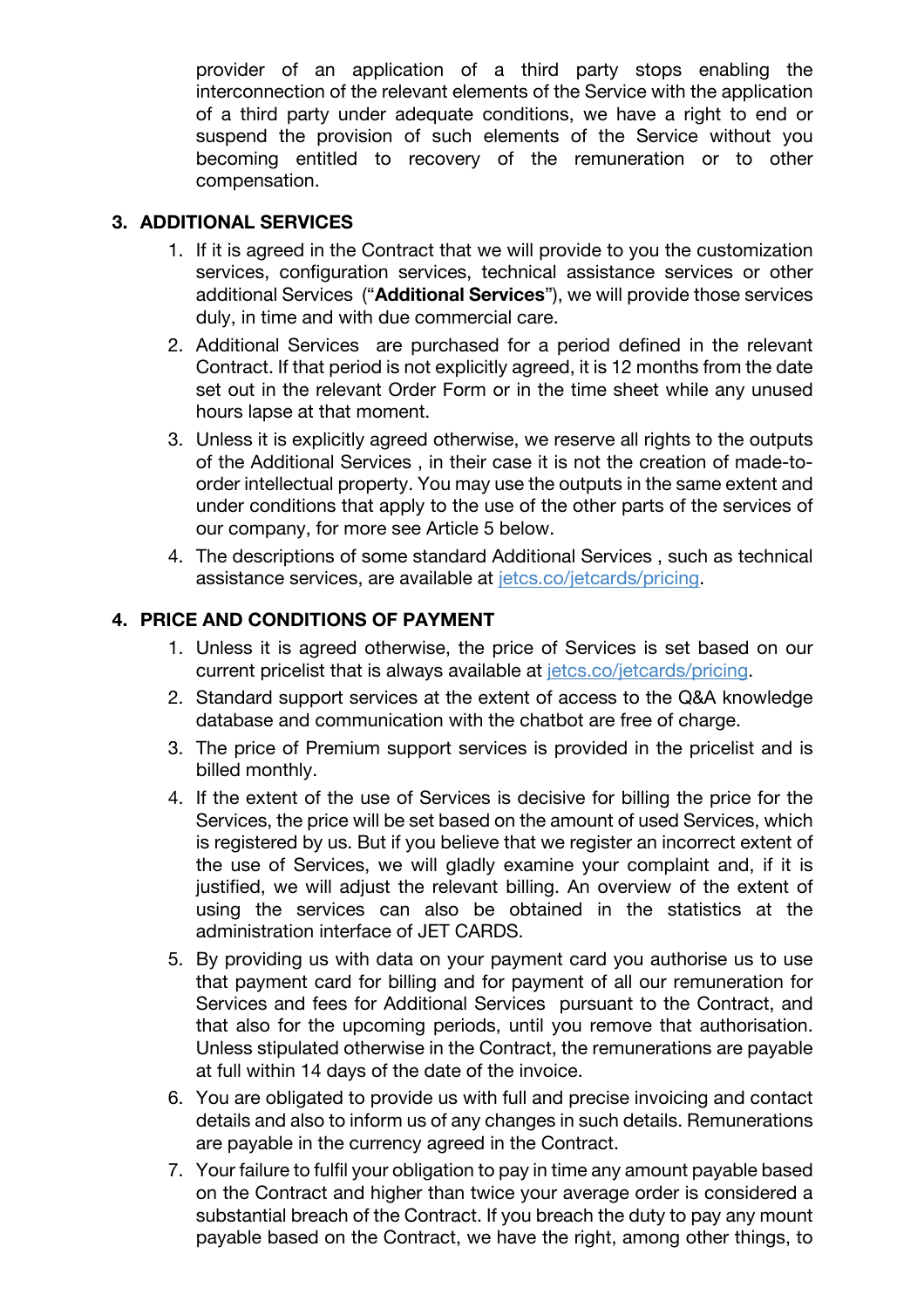suspend the provision of Services and Additional Services until all past-due amounts are fully paid. A substantial breach of the Contract is also the failure to pay any overdue amount within 30 days.

8. All prices are set out excluding VAT or other relevant taxes and fees, which must be paid in addition to the prices at the amount required by the applicable legislation.

## **5. OWNERSHIP RIGHTS AND LICENCES**

- 1. All rights to the intellectual property rights, to domain names, and all rights derived from them and all similar forms of protection anywhere in the world in relation to the Service, to all its changes, extensions or individual modifications, belong to us, or to persons who provided a licence to us.
- 2. To the extent, at which we grant you access, as part of providing the Services, to an item of the intellectual property right, such as software, the texts or graphic design contained therein, or a database or its part, we grant you an authorisation to use such work or database. The licence is not exclusive, is without territorial limitation, time-constrained for the period of providing the Services, limited in terms of the purpose necessary for using the Services in line with their original purpose, and limited in terms of the amount in accordance with the Contract.
- 3. Unless agreed otherwise or if it does not arise from the purpose of the given work, you do not have the right to change or retrospectively analyse the JET CARDS product or outputs of the Services beyond the framework permitted by legislation (to carry out reverse engineering).

## **6. CONFIDENTIALITY OF INFORMATION**

- 1. The provisions of the Contract as well as information about us and you, obtained during negotiation and the term of the Contract, are confidential and neither you nor we may communicate them or enable access to them for any third party without a prior written consent of the other party. This limitation does not apply to disclosure of information:
	- 1. required by legislation or a decision issued by a relevant authority; or
	- 2. to professional advisors if they are bound by obligation of secrecy at least in the same extent as contained herein
- 2. The protection of confidentiality and business secret covers also all other information on facts of business, production and technical nature concerning the Services. You can use such information for its original purpose, mainly for the purpose of using the Services. But you must not use it in any way for your own development or production of the same or similar computer solution or for registration of competing intellectual property rights.

# **7. LIABILITY FOR DEFECTS AND DAMAGES**

1. UNLESS PROVIDED OTHERWISE, NONE OF THE PARTIES PROVIDES ANY ASSURANCES AND GUARANTEES OF ANY KIND, INCLUDING ANY ASSURANCES AND GUARANTEES CONCERNING THE SALEABILITY, SUITABILITY FOR A CERTAIN PURPOSE AND NON-VIOLATION OF RIGHTS OF THIRD PERSONS IN THE MAXIMUM POSSIBLE EXTENT PERMITTED BY LEGISLATION. BOTH PARTIES EXCLUDE ALL LIABILITY AND OBLIGATION TO PAY COMPENSATION FOR ANY DAMAGE OR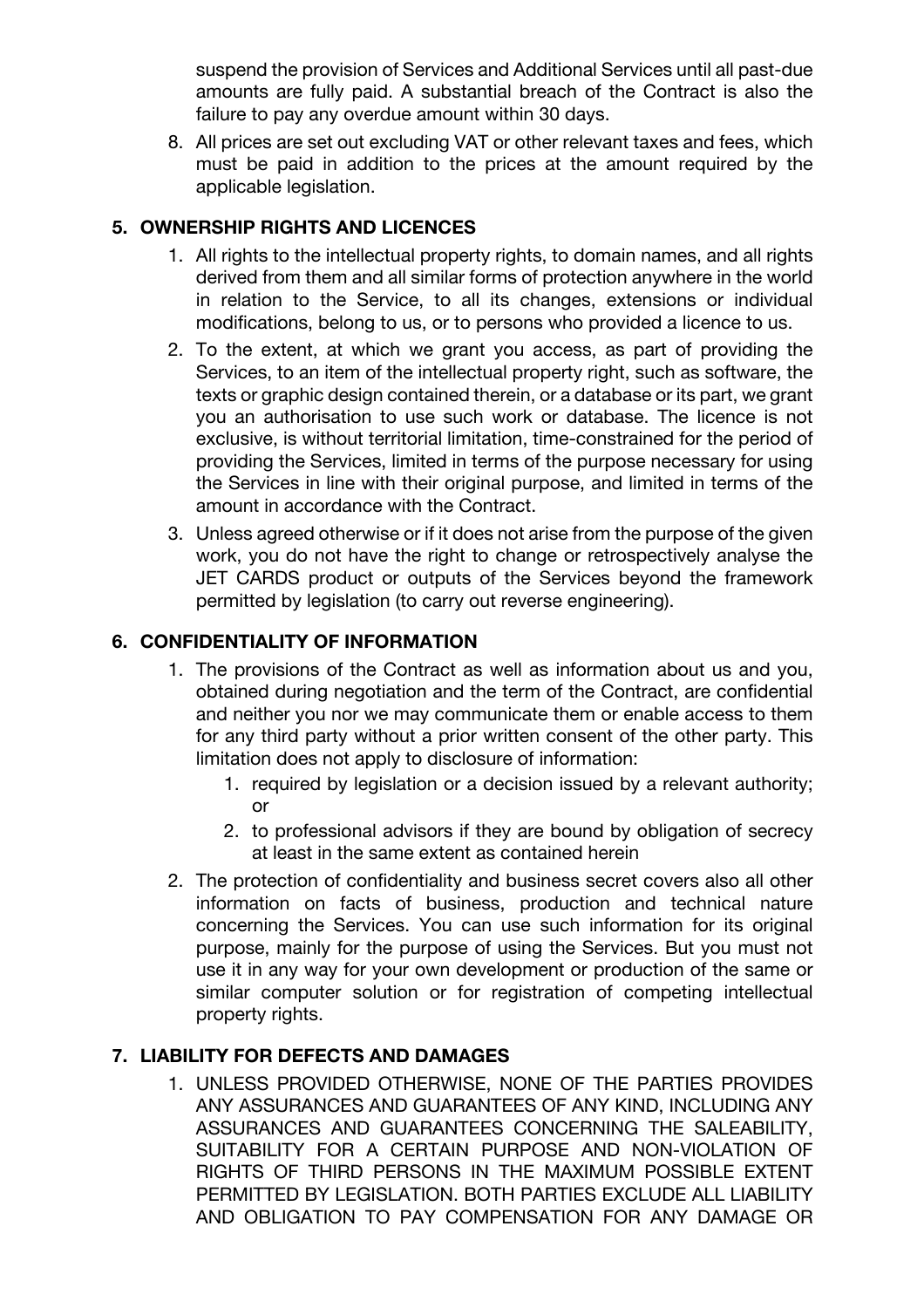HARM CAUSED BY THE SERVICES OR APPLICATIONS OF THIRD PERSONS.

- 2. We are responsible for the fact that the Service will be provided in substantial respects in accordance with its current documentation and these Conditions.
- 3. We are not liable for defects of the Services or any harm if incurred as a result of
	- 1. an act or omission on your or any User's part,
	- 2. applications of a third party,
	- 3. any modifications to the Service, which were not carried out by us, or
	- 4. your failure to carry out timely modifications or updates provided by us.
- 4. None of the parties is also liable for non-performance or delay due to causes that are beyond its powers and that could not be prevented or could not be remedied by taking reasonable care, especially in the case of force majeure events.
- 5. Unless explicitly stated otherwise, we will do all we can be reasonably required to do to make the JET CARDS service available in every calendar year for at least 99% of the time.
- 6. Liability of the Provider for damage caused to the Customer is limited, in every individual case, to the real damage, i.e. it does not include profit lost. To the extent permitted by law, the parties further agree on an overall limitation of the obligation of the Provider to pay compensation for damage incurred by the Customer as a result of a breach of duties of the Provider, arising from the Contract, to the maximum total amount of damage equal to the remuneration paid by the Customer to the Provider according to the Contract for 3 months directly preceding the harmful event.

## **8. DURATION AND TERMINATION OF PROVIDING THE SERVICES**

- 1. The duration of every subscription or interim contract is defined in the Contract. Unless the Contract states otherwise and unless any of the contracting parties notifies the other party of non-extension at least 10 days before the end of the relevant period, the Contract is automatically extended for another period lasting one (1) year (unless the Contract states a different duration). The relevant fee for every automatic extension will be determined on the basis of the JET CARDS pricelist current at that time for the renewed Service.
- 2. A party is entitled to terminate this Contract by a written notice with the notice period lasting one (1) month from the delivery of the notice, if the other party has substantially breached the Contract and has not corrected that error even within a reasonable period set by the damaged party in a notice sent to the breaching party.
- 3. If you terminate this Contract according to Article 8.2, we will return to you the part of the paid price relating to the remaining period according to the Contract after the day of terminating the Contract. Your withdrawal from the Contract does not release you from your obligations to pay all prices for Services provided.

## **9. GENERAL PROVISIONS**